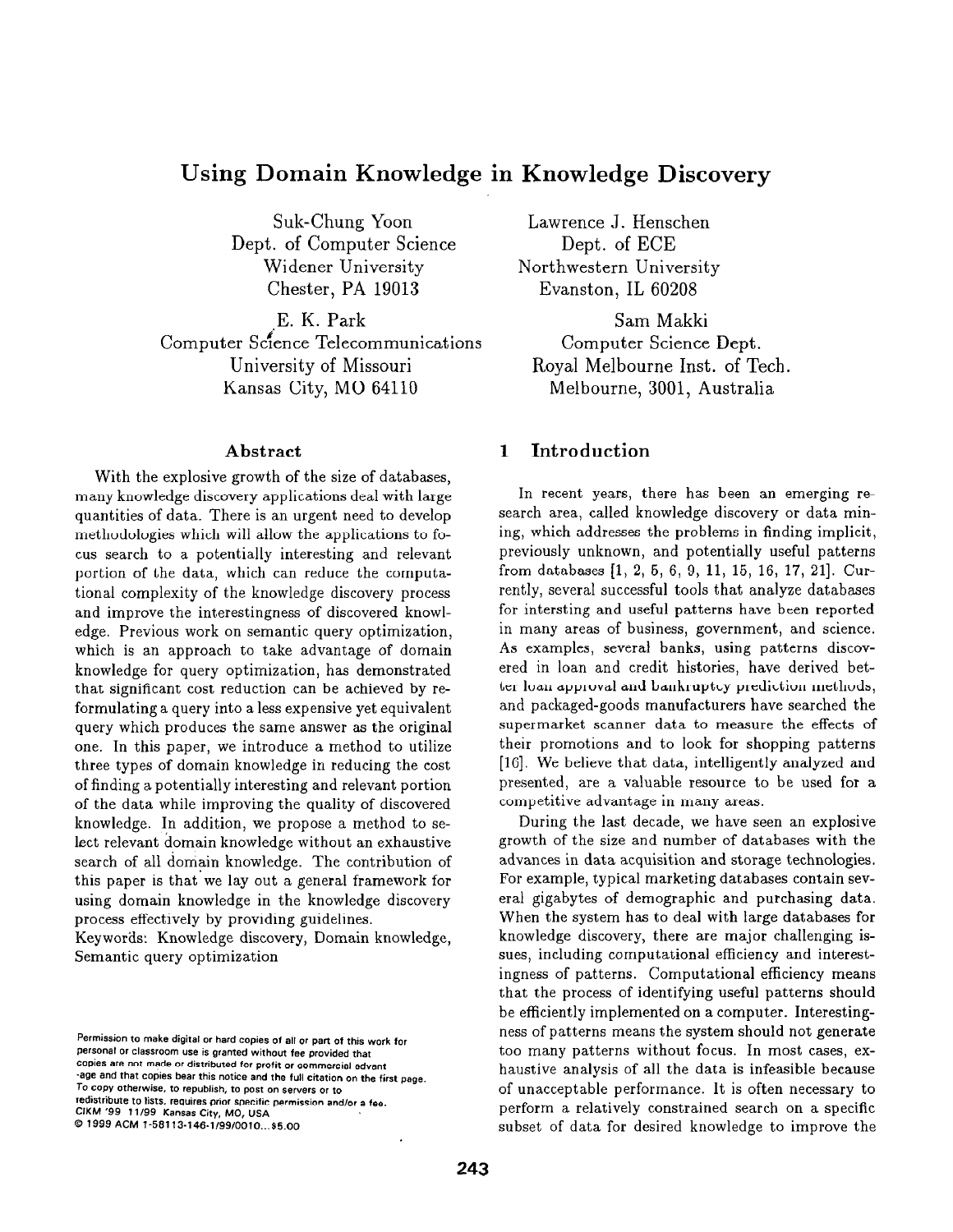efficiency of the knowledge discovery process. The key question is how we can find a relevant portion of the data without sacrificing the discovery of useful knowledge. In this paper, we suggest a method to solve the problem by applying and extending techniques in semantic query optimization.

The semantic query optimization approaches take advantage of domain knowledge about the contents of a database for query optimization. The basic idea is to use domain knowledge to reformulate a query into a less expensive yet equivalent query which produces the same answer as the original one. Previous work on semantic query optimization has demonstrated that significant cost reduction can be achieved by using these techniques. We believe the availability of relatively strong domain knowledge can also improve the efficiency of the knowledge discovery process by reducing the search space and help to focus on the interesting findings. Many current knowledge discovery methods and tools do not incorporate domain knowledge. There has not been any detailed discussion regarding the use of domain knowledge in different aspects of knowledge discovery. This motivates the development of mechanisms using domain knowledge in knowledge discovery. Our approach helps the system find a potentially relevant portion of the data by using domain knowledge which biases the search for interesting knowledge and narrows the focus of the knowledge discovery process.

In this paper, we introduce a method to utilize three types of domain knowledge in reducing the cost of finding a potentially relevant portion of the data while improving the quality of discovered knowledge. The contribution of this paper is that we develop a general framework for using domain knowledge in the knowledge discovery process effectively by providing guidelines.

The remainder of this paper is organized as follows. Section 2 discusses motivating examples. Section 3 surveys related works. Section 4 describes our approach to use domain knowledge in the knowledge discovery process. Section 5 presents our conclusions and possible extensions of our work for future research.

# 2 Motivating Examples

The following examples illustrate the benifits of domain knowledge in finding subsets of the population which are worthy of focused analysis.

**Example 1** Suppose that we have a large ship leasing company database. We are interested in find-

ing useful patterns of all ships whose deadweight is greater than 700 tons and whose speed is greater than 60 mph. Suppose we also have domain knowledge as follows: "all ships whose deadweight is greater than 700 tons have their speed greater than 60 mph" and "the ships whose deadweight is greater than 700 tons are supertankers". According to the domain knowledge, we need to consider only ships whose type is supertanker. We can reformulate the query so that there is no need to check the speed and the deadweight, which may save some execution time. If there exists an index on the shiptype, we can even save more execution time.

Example 2 Suppose that we have a database of car sale transactions. We are interested in finding patterns about domestic sports cars whose price is lower than \$15,000. Suppose we also have domain knowledge saying that "there are no domestic sports cars whose price is less than \$15,000". If we use the domain knowledge, we do not need to access the database to find the patterns. The domain knowledge is used to detect unsatisfiable conditions in the query, which prevents the exploration of search space.

Example 3 Let us consider a database of credit card transactions. For example, a senior executive at, the company may wish to query, "what are the spending patterns of customers ?". If we have domain knowledge to categorize customers into various meaningful groups, e.g. senior, mid-old, middle, and young customers based on age, or high, middle, and low income customers based on income, then we can provide the information to the executive to help him/her make useful and meaningful queries by refining the original query or posing more restrictions on the query while constructing the search space. Now, the executive can ask "what are the spending patterns of senior customers with a high income ?", which can provide more meaningful information to the executive.

Example 4 Let us consider an employee database. We are interested in finding information about employees whose salary is greater than \$50,000. Assume that we have domain knowledge describing meaningful correlations among attributes. For example, salary, position, and education are correlated but salary, address, and social security number are not. If we use such domain knowledge, we don't have to consider unrelated attributes such as address and social security number because there is little chance to find useful patterns from those unrelated attributes.

As you see from the above examples, it is useful to take advantage of domain knowledge for knowledge discovery. Domain knowledge can be used to reduce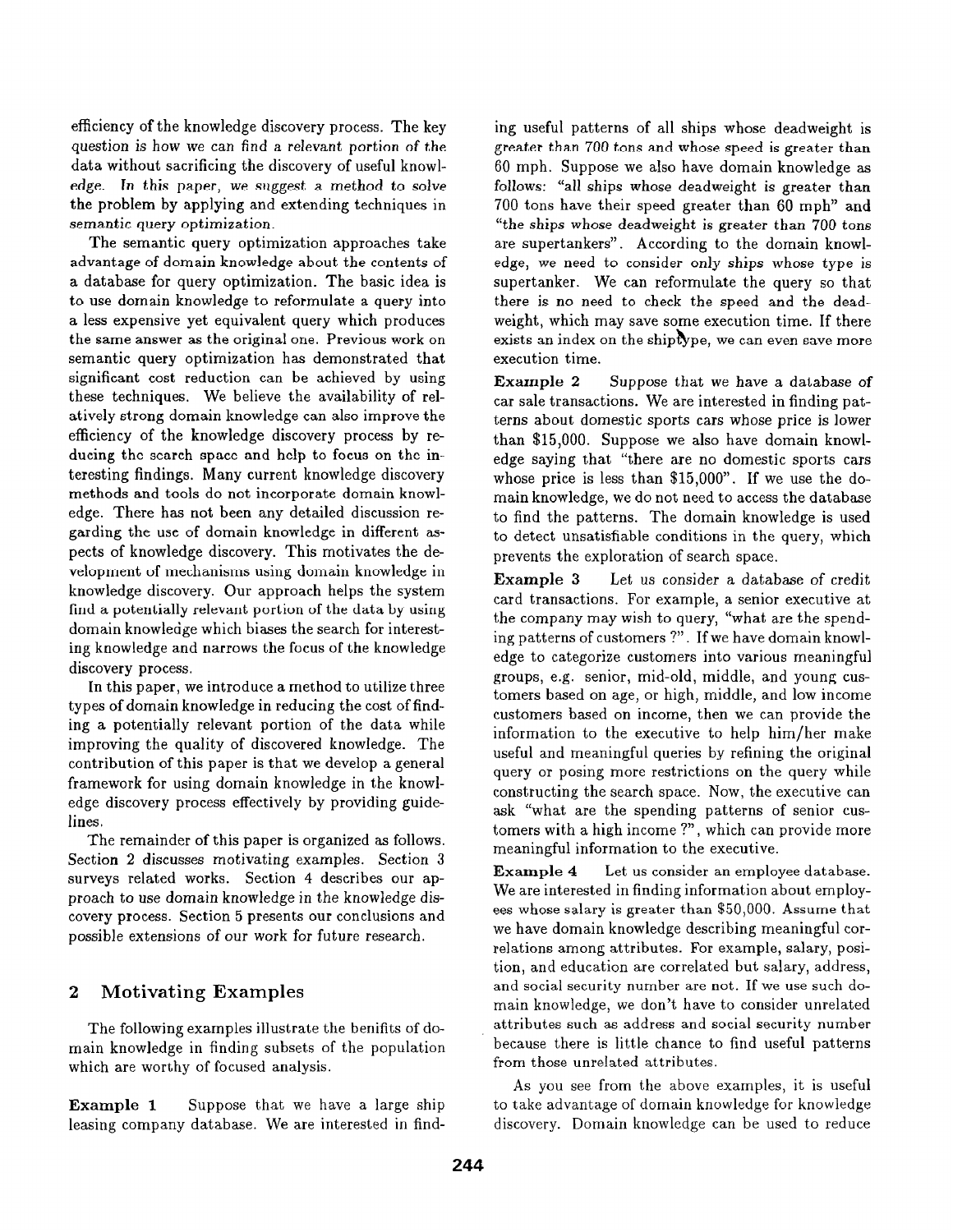the size of the database that is being searched for discovery by eliminating data records or irrelevant attributes that are not needed for discovery or refining the original query by posing more restrictions. We can transform a knowledge discovery query with conditions into another query which is more efficiently processed with domain knowledge. In addition, we can infer that a knowledge discovery query is unsatisfiable if it contradicts domain knowledge. In this case, there is no need to access the database to find information. If we use domain knowledge in the knowledge discovery process while evaluating a knowledge discovery query, we can make the discovery process more intelligent and avoid wasting time trying to deal with meaningless data.

### 3 Related Work

In this section, we discuss some of the works related to our approach in the areas of data mining and semantic query optimization. The purpose of knowledge discovery is to facilitate the understanding of large amounts of data by discovering interesting patterns. Many different methods for knowledge discovery have been proposed in the context of relational database systems [1, 2, 5, 6, 9, 11, 15, 16, 17, 21]. A recent book by Piatetsky-Shapiro and Frawley[lG] contains a collection of articles about various approaches to pattern discovery. Frawley et a1.[16] define patterns as follows:

Given a set of facts(data) F, a language L, and some measure of certainty C, a pattern S is a statement S in L that describes relationships among a subset  $F_s$ of F with certainty C, such that S is simpler than the enumeration of all facts in  $F_s$ .

Some databases are so large that even the fastest algorithms for knowledge discovery can be too expensive to apply to all data. There are several approaches that can be utilized in order to minimize the search efforts. One simplest method is to randomly sample a database. However, this method may hinder the discovery of useful knowledge. Even though sampling is appropriate, it is difficult to decide how much to sample. Another possibility is to use other database utilities such as OLAP(On-Line Analytical Processing) to specify a subset of data. However, it is not always possible to use those utilities in order to restrict the set of data.

Klemettinen et al. [13] propose to reduce the number of generated rules by having a user specify templates, which define the structure of interesting association rules (i.e., what attributes occur in the antecedent and what attributes are in the consequent) and restrict the items that can be used in the rule. This is accomplished by organizing the items into a classification hierarchy, and using this information to guide the rule selection process. Shen et al. [19] introduce the notion of metaqueries for guiding the data mining process. Similar to templates, metaqueries work by specifying an abstract form that the rule must satisfy. Metaqueries in their most general form are most useful for mining data from different relations in a database. These approaches require greater interaction from users to identify an interesting portion of data. It is often difficult for users to predict what kinds of patterns should be mined beforehand.

We believe another effective approach is to apply and extend techniques in semantic query optimization to the knowledge discovery process. Semantic query optimization can be regarded as the process of transforming a query into an equivalent form, which can be evaluated efficiently. There have been some interesting studies on semantic query optimization in relational and deductive databases. King[ll] describes an algorithm which uses a set of transformation heuristics. These heuristics help to limit the number of transformations by specifying how each heuristic can be used to transform a given query. Xu[25] presents heuristics similar to King's, adding a control strategy for selecting appropriate transformations. Hammer and Zdonik<sup>[9]</sup> describe how a system can use a knowledge base to perform semantic query optimization. Jarke et al.[lO] describe a graph-theoretic approach to semantic query simplication implemented in Prolog. Similarly, Shenoy and Ozsoyoglu[20] suggest a graph-theoretic approach to achieve semantic query optimization by identifying redundant conditions and eliminating them from the query graph. Chakravarthy et a1.[4] describe a method to modify query expressions by comparing them with semantic knowledge expressions and forming new expressions. The modified query should then be easier to answer than the original query.

In this paper, we apply and extend the approaches developed for semantic query optimization to the knowledge discovery process. In our approach, we introduce a specific method to represent domain knowledge and suggest strategies to control the size and quality of data explored in the knowledge discovery process by using domain knowledge. These issues are not addressed in [13] and [19]. We believe our approach increases the chances of finding patterns that are of interest to the users and can make the knowledge discovery process more efficient by constraining the search space.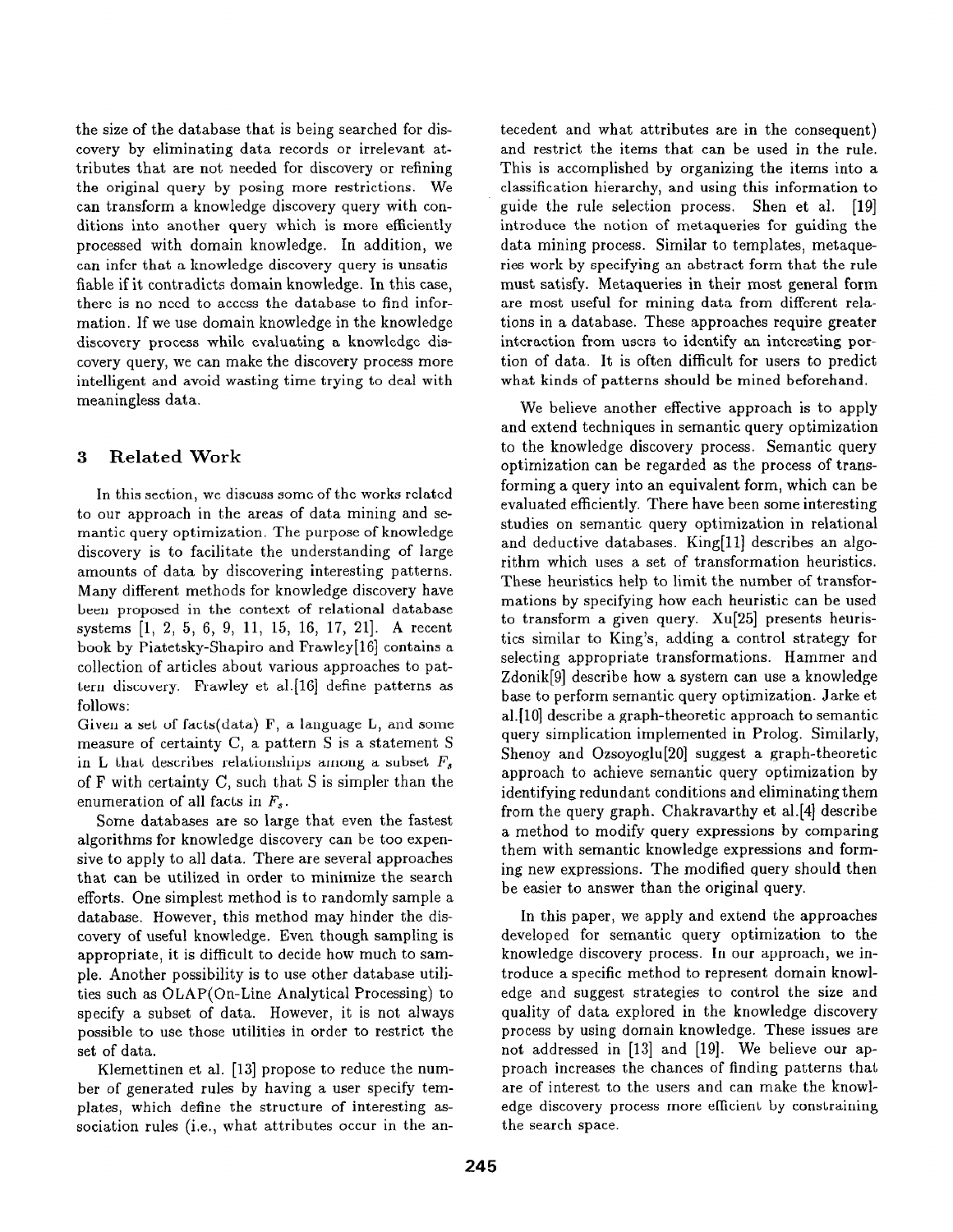# 4 Our Discovery System

In this section, we describe our approach to use three types of domain knowledge in the knowledge discovery process. In many discovery applications, a key phase is to find a subset of the population which is worthy of focused analysis. Our approach allows domain knowledge to be incorporated into the key phase. Our approach consists of two phases: preprocessing and execution. The preprocessing phase organizes domain knowledge for fast access and is done once before knowledge discovery queries are issued. The execution phase accesses domain knowledge and applies it to improve the knowledge discovery query. We now consider each phase in detail.

#### 4.1 Preprocessing

In this phase, we collect all domain knowledge and represent it in different forms according to the types. Domain knowledge, not belonging to data, may originate from many sources, including specifications and domain experts. It is often possible for domain experts to provide significant amounts of domain knowledge. Newly discovered patterns can be added to the set of domain knowledge and used in the future as domain knowledge. Our domain knowledge can be classified into three types: interfield, category, and correlation.

Interfield domain knowledge which describes relationships among attributes of a relation can be represented in the following rule form:

If  $(A_1 \circ pB_1)$  and/or ... and/or  $(A_{n-1} \circ pB_{n-1})$ 

then  $(A_n \circ pB_n)$  and/or ... and/or  $(A_m \circ pB_m)$ 

where  $A_i$ ,  $1 \le i \le m$ , is the name of an attribute, op is normally one of the operators  $\{=,<,\leq,>,\geq,\neq\}$ , and  $B_j$ ,  $1 \leq j \leq m$ , is a constant value from the domain of the attribute  $A_i$  or the name of an attribute. The domain knowledge in example 1 shows the relationships among attributes of the relation ship and is therefore interfield domain knowledge. It can be represented as follows:

If deadweight > 700 then speed  $> 60$ 

If deadweight  $> 700$  then shiptype= "supertanker" The domain knowledge in example 2 is also interfield domain knowledge and can be represented as follows:

If type= "domestic sports car" then price>15000

As usual, the conditions between "if" and "then" form the body of the piece of knowledge, and the conditions after "then" form the head.

Category domain knowledge represents useful categories for the domain of an attribute and can be represented in the following rule form:

If  $(A_1 \circ pB_1)$  and/or ... and/or  $(A_{n-1} \circ pB_{n-1})$ 

then  $A_n$ ="abstract concept"

where  $A_i$ ,  $1 \leq i \leq n$ , is the name of an attribute, op is normally one of the operators  $\{=,<,\leq,>,\geq,\neq\},\$ and  $B_i$ ,  $1 \leq j \leq n-1$ , is a specific value from the domain of the attribute  $A_i$  or an abstract concept which is previously defined in other category domain knowledge. An abstract concept is a high-level concept to summarize the values which satisfy conditions. Different values in the domain may be generalized to the same abstract concept. Category domain knowledge might be views or summaries of data. For example, customers in the example 3 can be divided into four meaningful categories based on age: senior, mid-old, middle, and young. The category domain knowledge can be represented as follows:

- If (age $>65$ ) then age=senior
- If (age $>45$ ) and (age $< 65$ ) then age $= mid$ -old
- If (age $>35$ ) and (age $<$ 45) then age=middle
- If (age $<$ 35) then age=young

Similarly, we can define other abstract concepts. For example, we can also divide customers into three meaningful categories based on income: high, middle, and low. Category domain knowledge can also be formed by combining two or more abstract concepts. That is, abstract concepts across multiple attributes can form category domain knowledge. Such domain knowledge represents global relationships among abstract concepts from different attributes. For example, we can define loyal customers with the abstract concepts defined in age and income attributes as follows:

If age= $middle$  and income= $high$ 

then customer-type=loyal.

Similarly, we can define the abstract concept Honor Students by combining the abstract concept Undergraduate in the attribute class and the abstract concept Excellent in the attribute GPA in a student relation.

Any existing attribute can be used to define meaningful categories if the attribute has a set of values and finite number of meaningful high-level concepts for those values is existed. That is, if the attribute domain is divided into several meaningful groups and each group can be represented by a meaningful concept, then we can define categories for the attribute. The category domain knowledge provides varying levels of abstraction that can be accessed based on the specific goals of the data analysis.

Correlation domain knowledge suggests correlations among attributes and can be represented in a set form. For example, domain knowledge saying that education, position, and income are correlated can be represented as {education, position, income}. For exam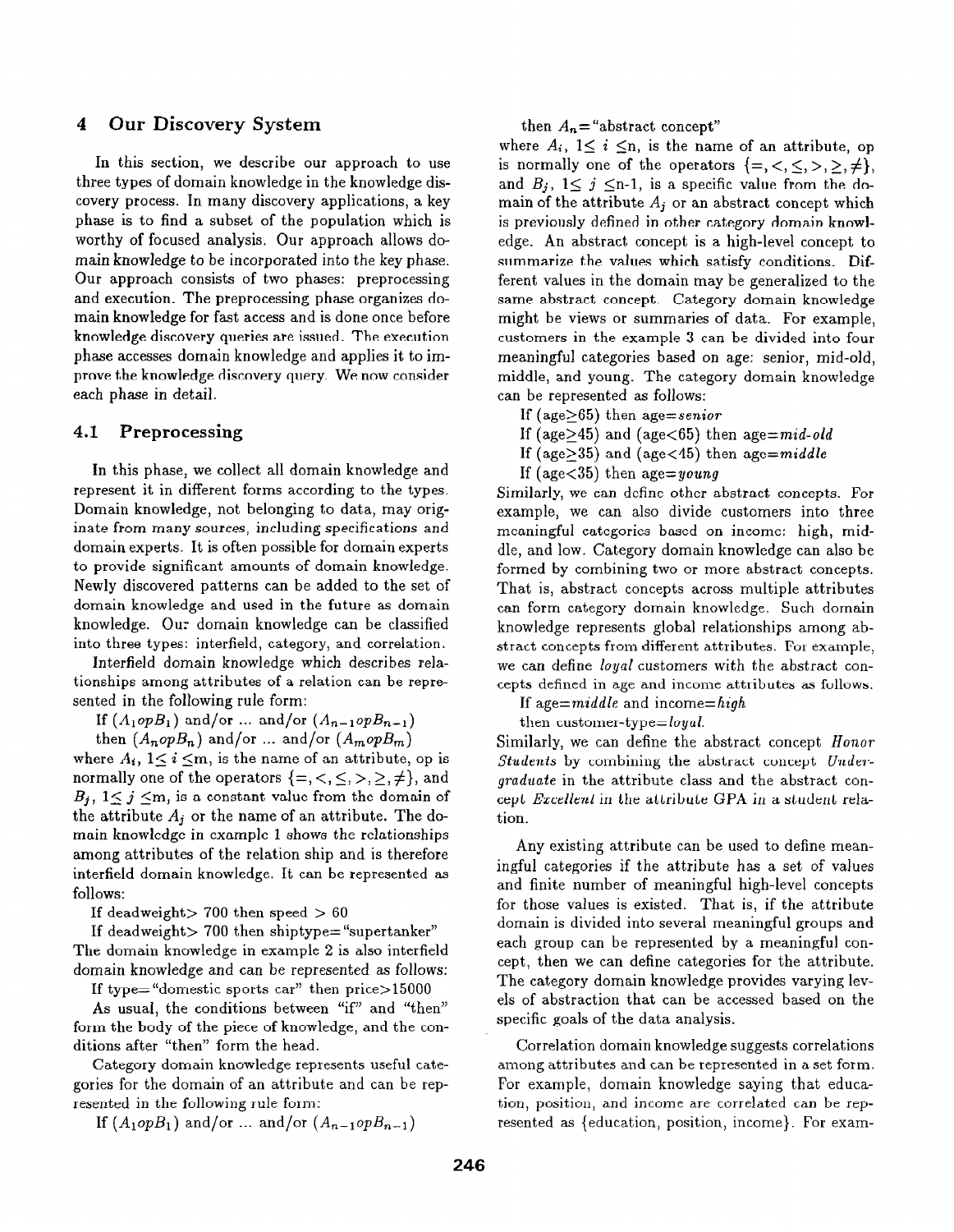ple, if our task is to find patterns related to income, we may focus on position and education, not name or address, because it is unlikely that income and name are correlated. If we have domain knowledge saying that profits, sales, and expenses are related, then we might consider the attributes, sales and expenses to find patterns related to profits. If correlation domain knowledge can rank the relevance of all the related attributes, we select only the highly ranked attributes or leave the selection to the user to decide where to draw the line. If we use this type of domain knowledge, we can eliminate some attributes that are redundant, irrelevant, or unimportant to a given discovery task.

To select relevant domain knowledge without an exhaustive search of domain knowledge, we define a cluster of an attribute P to be a set of domain knowledge related to the attribute P. Each cluster has three parts, one for each domain knowledge type. So, we can easily find each domain knowledge type in the cluster. Grouping domain knowledge into clusters avoids unnecessary search on a large body of irrelevant domain knowledge. We store those clusters in a table and create an index on the attributes in the table to speed up the retrieval of domain knowledge. For example, if we have an attribute income in an employee relation, we might have the following cluster for the attribute in the domain knowledge table.

| attribute name | type        | domain knowledge         |
|----------------|-------------|--------------------------|
| income         | interfield  | if income $> 50000$      |
|                |             | then position=manager    |
|                | category    | if income $> 60000$      |
|                |             | then income="high"       |
|                |             | else if income $> 35000$ |
|                |             | then income="middle"     |
|                |             | else income="low"        |
|                | correlation | {education, position}    |

Our approach can save considerable time because searching through domain knowledge to find ones that are applicable to a given query can be done efficiently.

#### 4.2 Execution

In the execution phase, we receive a knowledge discovery query, identify domain knowledge that is relevant to the query, and transform the query with the domain knowledge into another form which is more efficiently processed. During this stage, we can reduce the search space or discard the query itself totally by using only relevant domain knowledge among all domain knowledge. How can relevant domain knowledge be detected ? In our approach, the relevance is decided by a query context. Interfield domain knowledge is relevant to a query if a subset of the conditions in the query implies the body of domain knowledge. Category domain knowledge is relevant to a query if the query includes conditions to be categorized. Correlation domain knowledge is relevant to a query if the query includes attributes which have a list of relevant fields. Upon receiving a query, we bring potentially relevant domain knowledge from the domain knowledge table by using the index created in the preprocessing phase and then check if any domain knowledge is relevant to the query. We can select relevant domain knowledge without an exhaustive search of all domain knowledge. Each selected relevant domain knowledge is processed according to its type as follows:

Case 1: interfield domain knowledge

To process a query with this type of domain knowledge, we use the head of the relevant domain knowledge to transform the query into an equivalent one, which can be evaluated efficiently. The head of the domain knowledge can be used in one of the following two ways.

1) The head of the relevant domain knowledge implies a subset of the conditions in the query: we can remove the subset from the query, which can eliminate the unnecessary and redundant restrictions in the knowledge discovery query.

2) The head of the relevant domain knowledge gives useful additional restrictions to attributes involved in a query: we add the restrictions to the query, which can reduce the processing cost and the number of inner scans of the relation.

In example 1, a user formulates the query, asking "find interesting knowledge of all ships whose deadweight is greater than 700 and whose speed is greater than 60 mph". To process this request, we first look at the domain knowledge table for those two attributes, deadweight and speed. Assume that we have the same domain knowledge as in example 1. The domain knowledge is relevant to the query because the body of the domain knowledge is true. After relevant domain knowledge is found, reformulation process is performed. If we use the head of the first domain knowledge, we can eliminate the second condition in the query which is redundant. If we use the head of the second domain knowledge, the first condition is changed to shiptype=supertanker. The original query is reformulated as follows:

"Find interesting knowledge of all ships whose shiptype is supertanker."

In the example 2, a user formulates the query, ask-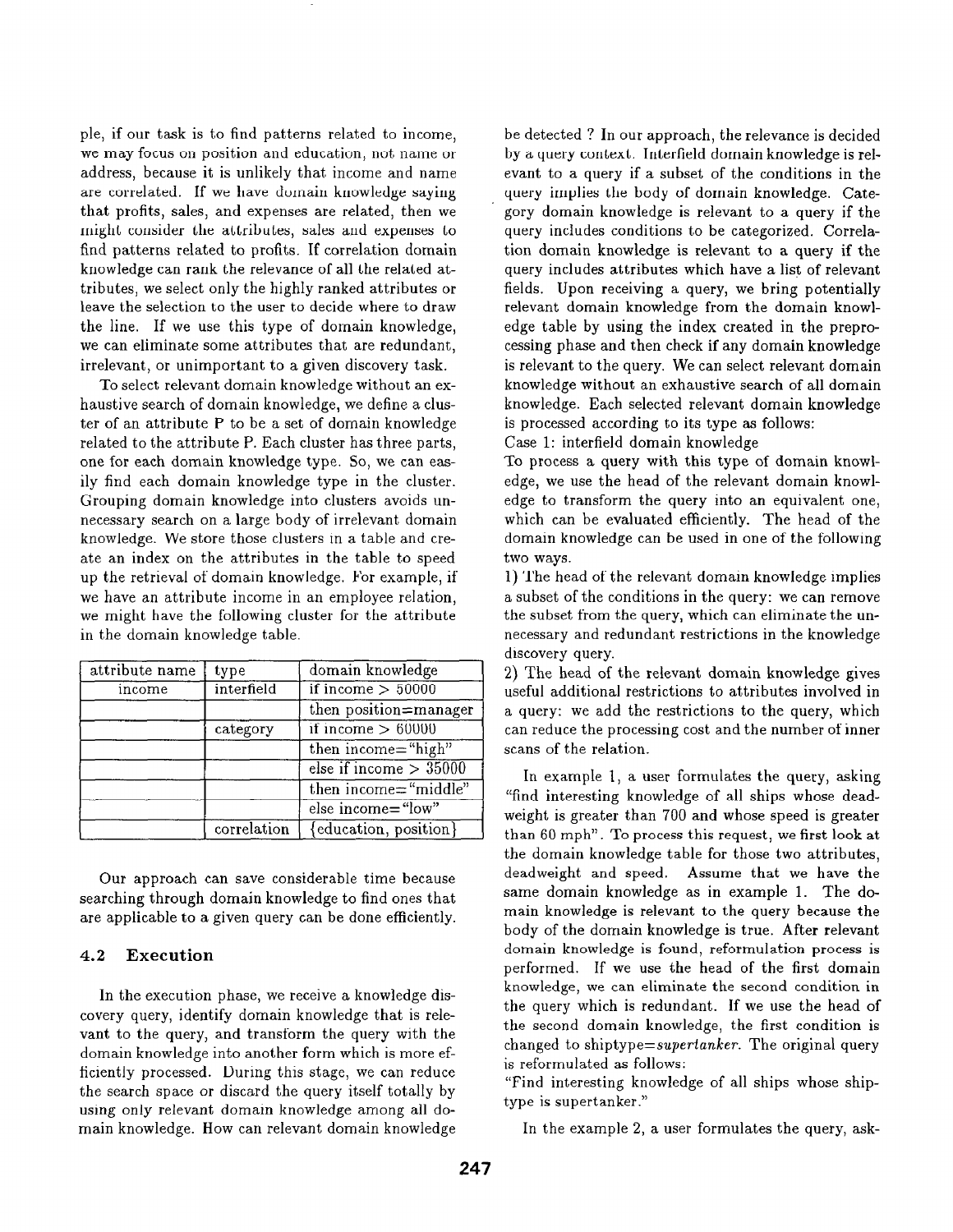ing "find interesting knowledge of all sports cars whose price is less than 15000". Assume that we have the same domain knowledge as in example 2. The domain knowledge is relevant to the query because the body of the domain knowledge is true. If we use the head of the domain knowledge, we don't have to access the database because the condition in the query contradicts the domain knowledge.

Case 2: category domain knowledge

To process a query with this type of domain knowledge, we identify conditions on which additional constraints might be meaningful. Then, we find relevant categories for the conditions in the query and show them to a user. The user can select useful and meaningful categories and refine the original query by posing more restrictions. That is, we can ask a user additional constraints or restrictions to be included as part of conditions in a knowledge discovery query by showing categories related to a given task. This kind of domain knowledge enables the user to specify the level of analysis at which the system should focus and provides an interface for users to specify the set of data of interest easily according to their needs. In the example 3, we have four categories based on age and three categories based on income. We show those categories to the user, and the user can select some interesting categories. The original query can be reformulated as "what are the spending patterns of senior customers with a high income ?" or "what are the spending patterns of loyal customers ?". In this case, the user narrows the search to senior customers with a high income or loyal customers. To process the reformuIated query, abstract concepts contained in the reformuIated query are identified and then appropriate mappings are performed to transform the abstract concepts into the set, of the conditions based on the primitive data.

#### Case 3: correlation domain knowledge

To process a query with this type of domain knowledge, we look at the domain knowledge table and find a list of attributes related to the attributes in the query. In example 4, we need to find patterns related to income. If we use the domain knowledge in example 4, education and position are relevant fields on which to focus attention. This type of domain knowledge suggests which fields are appropriate for a given task. We can reduce the size of data set by limiting the number of attributes.

Using domain knowledge to bias the search for meaningful patterns leaves some portion of search space unexplored. Our approach allows backtracking to be initiated for further exploration on the unexplored portion of search space if more patterns are needed. For example, if we use more than one category domain knowledge in query reformulation, we can remove some of them and reprocess the query. For example, if the reformulated query has two abstract concepts, say, senior and high income, then we can drop one of the abstract concepts. So, we find the spending patterns of senior customers or high income customers. If correlation domain knowledge is used in the reformulated query, we might add attributes which are excluded in the query reformulation process. For example, we might add another attribute such as number of dependents to the query in example 4.

# 5 Conclusion

The amount of information stored in databases is exploding. Large amounts of data need to be summarized or reduced to descriptions of a form. Thus, knowledge discovery in databases has been attracting significant attention in the past few years. The challenge of knowledge discovery is to process large quantities of raw data efficiently, while producing the most significant and meaningful patterns for achieving a user's goal. Exhaustive analysis is almost impossible on the megabytes, gigabytes, or even tera-bytes of data in many real-world databases. In these situations, the system shouId focus its analysis on samples of data by selecting specific fields and/or subsets of records.

In this paper, we have presented a method for using domain knowledge which assists the discovery process by focusing search and helps make the discovered knowledge more meaningful to a user. In particular, we look at the use of domain knowledge to constrain or prune the search space and optimize knowledge discovery queries used to find interesting patterns. In addition, we suggest a method to select relevant domain knowledge without an exhaustive search of domain knowledge.

Our approach provides a simple and reasonable way of using domain knowledge in very large databases in conjuction with the current discovery methods. Our approach can be incorporated as a component in current discovery systems. Our approach increases the chance of finding patterns that are of interest to the user and can make the knowledge discovery process more efficient by constraining the search space.

In the near future, we might need to develop heuristics which help select the most promising set of domain knowledge. It is an interesting topic to measure the quality of each domain knowledge by its discrimination power, its generality, and its interestingness for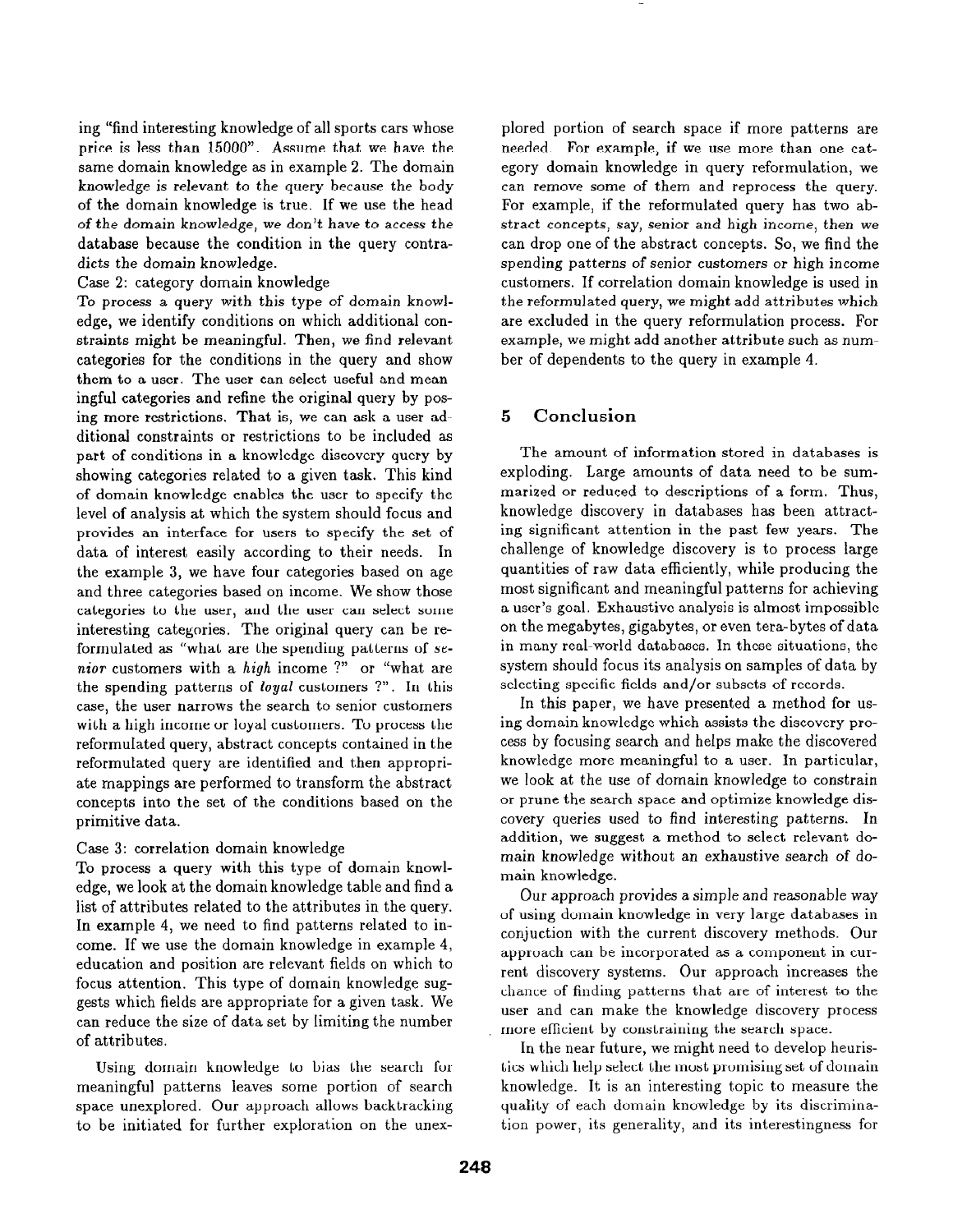future research. Currently, we are building a prototype system to perform experimentation on the proposed methods.

#### References

- [1] R. Agrawal, et.al., "Mining Association Rules between Sets of Items in Large Databases", Proceedings of ACM SIGMOD, pp.207-216, 1993
- [2] R. Agrawal and R. Srikant, "Mining Sequentia Patterns", Proceedings of the Eleventh International Conference on Data Engineering, pp.3-14, 1995
- $[3]$  F. Bancilhon, et.al., *Building an Object-Oriente* Database System, Morgan Kaufmann Publishers, 1992
- [4] U.S. Charkravarthy, et.al., "Logic-based Ap proach to Semantic Query Optimization", ACM Transaction on Database Systems, 15(2): pp.162- 207, 1990
- [51 V. Dhar and A. Tuzhilin, "Abstract-Driven Pattern Discovery in Databases", IEEE Transactions on Knowledge and Data Engineering, vol. 5, no. 6, pp. 926-938, 1993
- [6] W.J. Frawley, et.al., "Knowledge Discovery in Databases: An Overview", Knowledge Discovery in Databases, G. Piatetsky-Shapiro and W.J. Frawley(Eds), pp. l-27, AAAI/MIT Press, 1991
- [7] J. Freytag, et.al., *Query Processing For Advanced* Database Systems, Morgan Kaufmann Publishers, 1994
- [8] H. Gallaire, et.al., "Logic and Database: A Deductive Approach", Computing Surveys, vol. 16, no. 1, pp. 154-185, 1984
- [9] J. Han, et.al., "Data-Driven Discovery of Quan titative Rules in Relational Datbases", IEEE Transactions on Knowledge and Data Engineering, vol. 5, no, 1, pp.29-40, 1993
- El01 M. Jarke, "Semantic Query Optimization in Expert Systems and Database Systems", Froceedinqs of the First International Conference on Expert Database Systems, pp. 467-482, 1984
- [111 K.A. Kaufman, et.al., "Mining for Knowledge in Databases: Goals and General Description of the INLEN System", Knowledge Discovery in

Databases, G. Piatetsky and W. Frawley(Eds.), pp.449-462, AAAI/MIT Press, 1991

- $[12]$  W. Kim. Introduction to Object-Oriented Databases, MIT Press, 1990
- [13] M. Klemettinen, et.al., "Finding Interestin Rules from Large Sets of Discovered Association Rules", Proceedings of the Third ACM International Conference on Information and Knowledge Management, pp. 401-408, 1994
- $[14]$  J. W. Lloyd, Foundation of Logic Programming Springer-Verlag, 1984
- [15] J.S. Park, et.al., "An Effective Hash-Based Algo rithm for Mining Association Rules", Proceedings of ACM SIGMOD, pp.175-186, 1995
- [16] G. Piatetsky-Shapiro, and W.J. Frawley, Eds., Knowledge Discovery in Databases, AAAI/MIT Press, 1991
- El71 G. Piatetsky-Shapiro, "Discovery, Analysis and Presentation of Strong Rules", Knowledge Discovery in Databases, G. Piatetsky and W. Frawley(Eds.), pp.229-248, AAAI/MIT Press, 1991
- [18] E. Rundensteiner, "A Classification Algorithm for Supporting Object-orienetd Views", Proceedings of the Third ACM International Conference on Information and Knowledge Management, pp. 18-25, 1994
- [19] W. Shen, et.al., "Metaqueries for Data Min ing", Advanced in Knowledge Discovery and Data Mining, U. Fayyad, G. Piatetsky-Shapiro, P. Smyth, and R. Uthurusamy (Eds.), pp. 375-398, AAAI/MIT Press, 1996
- [20] A. Silberschatz, et.al., "Database Systems: Achievement and Opportunities", Communication of ACM, 34:94-109, 1991
- [21] M. D. Siegel, "Automatic Rule Derivation for Semantic Query Optimization", Knowledge Discovery in Databases, G. Piatetsky-Shapiro and W. Frawley(Eds.), pp.411-427, AAAI/MIT Press, 1991
- $[22]$  J. Ullman, Principles of Database and Knowledge-base Systems, Vol I and II, Computer Science Press, 1988
- [231 S. C. Yoon, et.al., "Intelligent Query Answering in Deductive and Object-Oriented Databases",